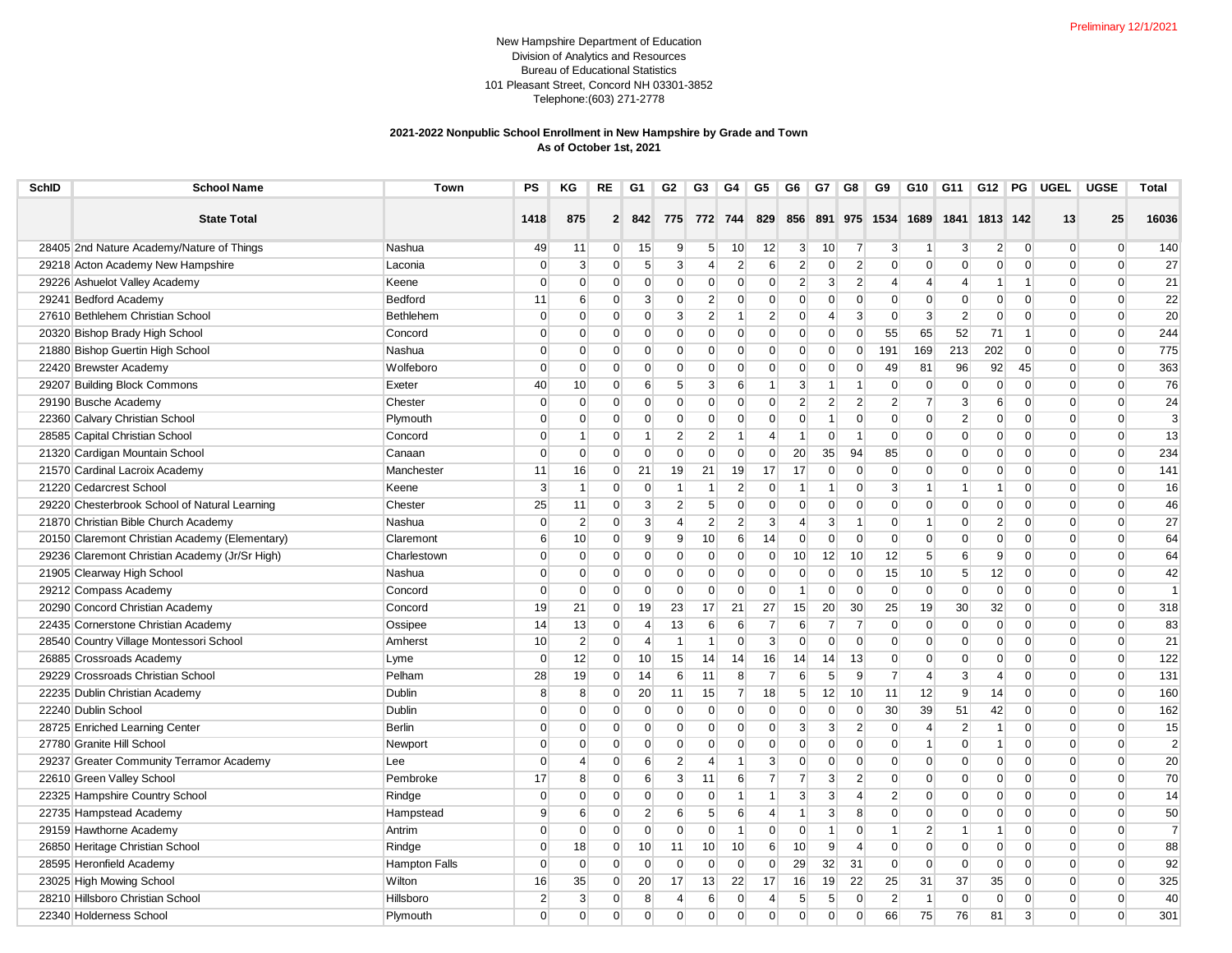| SchID | <b>School Name</b>                                | Town          | PS             | ΚG             | RE             | G1              | G2              | G3              | G4               | G5              | G6              | G7             | G8             | G9              | G10            | G11            | G12              | PG             | UGEL           | <b>UGSE</b>    | Total          |
|-------|---------------------------------------------------|---------------|----------------|----------------|----------------|-----------------|-----------------|-----------------|------------------|-----------------|-----------------|----------------|----------------|-----------------|----------------|----------------|------------------|----------------|----------------|----------------|----------------|
|       | 28675 Hollis Montessori School                    | Hollis        | 27             | 21             | 0              | 11              | 10              | 12              | $\overline{7}$   | 7               | 8               | 4              | 6              | 3               | $\overline{0}$ | $\overline{0}$ | $\overline{0}$   | $\overline{0}$ | $\mathbf 0$    | $\overline{0}$ | 116            |
|       | 27835 Holy Family Academy                         | Manchester    | $\overline{0}$ | $\overline{0}$ | $\overline{0}$ | $\overline{0}$  | $\mathbf{0}$    | $\overline{0}$  | $\overline{0}$   | $\Omega$        | $\overline{0}$  | 17             | 20             | 18              | 18             | 10             | 12               | $\mathbf 0$    | $\mathbf 0$    | $\overline{0}$ | 95             |
|       | 26805 Immaculate Heart Of Mary School             | Richmond      | $\Omega$       | 4              | $\overline{0}$ | 7               | 5               | 4               | 6                | 4               | 3               | 11             | -1             | 6               | $\overline{7}$ | $\overline{4}$ | 3                | $\overline{0}$ | $\mathbf 0$    | $\Omega$       | 65             |
|       | 26880 Jesse Remington High School                 | Candia        | $\Omega$       | 0              | 0              | $\Omega$        | $\mathbf 0$     | 0               | $\Omega$         | 0               | $\overline{0}$  | 0              | $\Omega$       | 9               | 10             | 10             | 11               | $\overline{0}$ | 0              | $\overline{0}$ | 40             |
|       | 21380 Kimball Union Academy                       | Meriden       | $\Omega$       | $\overline{0}$ | $\overline{0}$ | $\overline{0}$  | $\mathbf{0}$    | $\overline{0}$  | $\overline{0}$   | $\Omega$        | $\overline{0}$  | $\mathbf 0$    | $\overline{0}$ | 50              | 73             | 98             | 100              | 22             | 0              | $\Omega$       | 343            |
|       | 21265 Laconia Christian Academy                   | Laconia       | 17             | 12             | $\overline{0}$ | 9               | 7               | 7               | 10               | 11              | 13              | 14             | 14             | 8               | $\mathbf{3}$   | 9              | $6 \overline{6}$ | $\mathbf 0$    | $\mathbf 0$    | $\overline{0}$ | 140            |
|       | 22445 Learning Skills Academy                     | Rye           | $\Omega$       | $\overline{0}$ | 0              | 0               | $\mathbf 0$     | 3               | $\mathbf 0$      | 4               | 8               | 8              | 9              | 3               | 5              | 11             | 8                | -1             | 0              | $\overline{0}$ | 60             |
|       | 29217 Lupine Montessori School                    | Littleton     | 30             | 4              | $\overline{0}$ | 4               | 3               | 1               | $\mathbf 0$      | 0               | $\overline{0}$  | $\overline{0}$ | $\Omega$       | $\Omega$        | $\mathbf 0$    | $\overline{0}$ | $\overline{0}$   | $\mathbf 0$    | $\mathbf 0$    | $\overline{0}$ | 42             |
|       | 28520 Meeting House Montessori School             | <b>Bow</b>    | 20             | $\overline{7}$ | $\overline{0}$ | 8               | 6               | 8               | $\mathbf{0}$     | 0               | $\overline{0}$  | $\mathbf 0$    | $\Omega$       | $\overline{0}$  | $\overline{0}$ | $\overline{0}$ | $\overline{0}$   | $\overline{0}$ | $\mathbf 0$    | $\overline{0}$ | 49             |
|       | 22685 Monarch School of New England               | Rochester     | $\overline{0}$ | 0              | $\overline{0}$ | -1              | 3               | 3               | 3                | 2               | 5 <sup>5</sup>  | 7              | 2              | $\overline{7}$  | 4              | 3              | 23               | $\overline{0}$ | 0              | $\overline{0}$ | 63             |
|       | 27030 Mount Prospect Academy                      | Plymouth      | $\overline{0}$ | $\overline{0}$ | $\overline{0}$ | $\overline{0}$  | $\overline{0}$  | $\overline{0}$  | $\overline{0}$   | $\overline{0}$  | $\overline{0}$  | -1             | $\Omega$       | 3               | 5              | 6              | -1               | $\overline{0}$ | $\mathbf 0$    | $\overline{0}$ | 16             |
|       | 27120 Mount Royal Academy Inc.                    | Sunapee       | 27             | 16             | $\overline{0}$ | 20              | 10              | 13              | 13               | 11              | 16              | 16             | 18             | 14              | 14             | 17             | 5 <sup>1</sup>   | $\mathbf 0$    | $\mathbf 0$    | $\overline{0}$ | 210            |
|       | 29209 Mount Royal Academy North                   | Lancaster     | 12             | 6              | $\overline{0}$ | 8               | 7               | 5               | $\overline{4}$   | 10              | $\overline{0}$  | 5              | 7              | $\mathbf 0$     | $\overline{0}$ | $\mathbf 0$    | $\overline{0}$   | 0              | 0              | $\overline{0}$ | 64             |
|       | 27085 Mount St. Mary Academy                      | Manchester    | 34             | 19             | $\overline{0}$ | 32              | 8               | 17              | 14               | 16              | 10              | $\overline{4}$ | 3              | $\mathbf{0}$    | $\overline{0}$ | $\mathbf 0$    | $\overline{0}$   | $\mathbf 0$    | $\mathbf 0$    | $\overline{0}$ | 157            |
|       | 28420 Mount Zion Christian School                 | Manchester    | 12             | 13             | $\overline{0}$ | 17              | 17              | 18              | 15               | 18              | 11              | 8              |                | $5\overline{)}$ | $\mathbf{2}$   | 7              | 5                | $\overline{0}$ | $\mathbf 0$    | $\overline{0}$ | 155            |
|       | 26450 Mountain Shadows School                     | Dublin        | $\overline{0}$ | 0              | $\overline{2}$ | 3               | 3               | 7               | 5 <sup>5</sup>   | 12              | 13              | $\overline{7}$ | 8              | $\overline{0}$  | $\overline{0}$ | $\mathbf 0$    | $\overline{0}$   | $\overline{0}$ | 0              | $\overline{0}$ | 60             |
|       | 29204 My School, LLC                              | Dover         | $\overline{0}$ | 6              | $\overline{0}$ | 3               | 4               | 1               | $\overline{0}$   | $\mathbf{0}$    | $\overline{0}$  | $\overline{0}$ | $\Omega$       | $\mathbf{0}$    | $\mathbf 0$    | $\overline{0}$ | $\overline{0}$   | $\overline{0}$ | $\mathbf 0$    | $\Omega$       | 14             |
|       | 29176 Namaste Montessori School                   | Goffstown     | 14             | 1              | $\overline{0}$ | $\Omega$        | $\mathbf{0}$    | $\Omega$        | $\mathbf{0}$     | 0               | $\mathbf{0}$    | $\Omega$       | $\Omega$       | $\mathbf{0}$    | $\mathbf 0$    | $\overline{0}$ | $\overline{0}$   | $\overline{0}$ | 9              | $\Omega$       | 24             |
|       | 20110 New Hampton School                          | New Hampton   | $\Omega$       | $\overline{0}$ | $\overline{0}$ | 0               | $\mathbf 0$     | $\overline{0}$  | $\mathbf 0$      | 0               | $\mathbf 0$     | 0              | $\Omega$       | 47              | 76             | 103            | 99               | 19             | 0              | 0              | 344            |
|       | 28680 Newport Montessori School                   | Newport       | 24             | 17             | $\overline{0}$ | 9               | 10              | 7               | 4                | 10              | 10 <sup>°</sup> | 12             | 5              | $\overline{0}$  | $\mathbf 0$    | $\mathbf 0$    | $\overline{0}$   | $\mathbf 0$    | $\mathbf 0$    | $\overline{0}$ | 108            |
|       | 29168 North End Montessori School, LLC            | Manchester    | 93             | 14             | $\overline{0}$ | 9               | $5\overline{)}$ | 4               | -1               | 0               | $\overline{0}$  | 0              | $\Omega$       | $\overline{0}$  | $\overline{0}$ | $\overline{0}$ | $\overline{0}$   | $\overline{0}$ | $\mathbf 0$    | $\overline{0}$ | 126            |
|       | 28415 Oliverian School                            | Haverhill     | $\overline{0}$ | 0              | $\overline{0}$ | 0               | $\mathbf 0$     | 0               | $\overline{0}$   | 0               | $\overline{0}$  | 0              | $\Omega$       | 3               | 3              | 6              | 14               | $\overline{0}$ | 0              | 0              | 26             |
|       | 29235 Our Lady of Mercy Academy                   | Keene         | $\Omega$       | 0              | $\overline{0}$ | $\overline{0}$  | $\mathbf{0}$    | $\overline{0}$  | $\overline{0}$   | 0               | $\overline{0}$  | $\overline{0}$ | $\Omega$       | 19              | 15             | $\overline{4}$ | $\overline{0}$   | $\overline{0}$ | $\mathbf 0$    | $\Omega$       | 38             |
|       | 27935 Parker Academy                              | Concord       | $\Omega$       | 0              | $\overline{0}$ | $\Omega$        | $\mathbf 0$     | $\Omega$        | $\mathbf 0$      | 0               | $\overline{0}$  | -1             | 5              | $5\overline{)}$ | 5 <sup>5</sup> | 12             | 9                | $\overline{0}$ | $\mathbf 0$    | $\overline{0}$ | 37             |
|       | 20580 Phillips Exeter Academy                     | Exeter        | $\Omega$       | 0              | $\overline{0}$ | $\Omega$        | $\mathbf 0$     | 0               | $\mathbf 0$      | 0               | 0               | $\overline{0}$ | $\Omega$       | 196             | 280            | 279            | 292              | 28             | 0              | $\mathbf{0}$   | 1075           |
|       | 22570 Pine Haven Boys Center                      | Suncook       | $\overline{0}$ | $\overline{0}$ | $\overline{0}$ | 0               | $\mathbf 0$     | $\overline{0}$  | $\mathbf{1}$     | 0               | $\overline{0}$  | -1             | $\mathbf{0}$   | $\overline{0}$  | $\mathbf 0$    | $\mathbf 0$    | $\overline{0}$   | $\mathbf 0$    | 0              | $\overline{0}$ | $\overline{2}$ |
|       | 21225 Pioneer Junior Academy                      | Westmoreland  | $\overline{0}$ | $\overline{0}$ | $\overline{0}$ | -1              | 1               | 0               | $\mathbf{3}$     | 1               | $\overline{4}$  | $\Omega$       | -1             | $\overline{0}$  | $\mathbf 0$    | $\overline{0}$ | $\overline{0}$   | $\mathbf 0$    | $\mathbf 0$    | $\overline{0}$ | 11             |
|       | 22540 Portsmouth Christian Academy                | Dover         | 73             | 31             | $\overline{0}$ | 36              | 39              | 33              | 39               | 35              | 56              | 38             | 44             | 40              | 37             | 35             | 39               | $\overline{0}$ | 0              | 0              | 575            |
|       | 21080 Presentation of Mary Academy                | Hudson        | 60             | 55             | $\overline{0}$ | 44              | 40              | 43              | 46               | 57              | 44              | 41             | 45             | $\mathbf 0$     | $\mathbf 0$    | $\mathbf 0$    | $\overline{0}$   | $\overline{0}$ | $\mathbf 0$    | $\Omega$       | 475            |
|       | 29025 Rochester Learning Academy                  | Gonic         | $\Omega$       | 0              | $\overline{0}$ | $\overline{0}$  | $\mathbf 0$     | $\overline{0}$  | $\overline{0}$   | $\overline{0}$  | $\overline{0}$  | 0              | -1             | 3               | $\overline{2}$ | $\mathbf{1}$   | $\overline{4}$   | $\overline{0}$ | $\mathbf 0$    | $\overline{0}$ | 11             |
|       | 27915 RSEC (Reg Svces & Educ Ctr) - Longview      | Deerfield     | $\Omega$       | 0              | $\overline{0}$ | 0               | $\mathbf 0$     | $\overline{0}$  | $\mathbf 0$      | $\mathbf 0$     | $\mathbf 0$     | 0              | $\Omega$       | 11              | 5              | 3              | -1               | $\overline{0}$ | 0              | $\mathbf{0}$   | 20             |
|       | 20785 Sacred Heart School                         | Hampton       | 33             | 18             | $\overline{0}$ | 20              | 21              | 20              | 20               | 21              | 32              | 31             | 32             | $\mathbf 0$     | $\mathbf 0$    | $\mathbf 0$    | $\overline{0}$   | $\mathbf 0$    | $\mathbf 0$    | $\overline{0}$ | 248            |
|       | 20440 Saint Mary Academy                          | Dover         | 26             | 20             | $\overline{0}$ | 13              | 19              | 22              | 20               | 30 <sup>°</sup> | 21              | 21             | 22             | $\overline{0}$  | $\overline{0}$ | $\overline{0}$ | $\overline{0}$   | $\overline{0}$ | $\mathbf 0$    | $\overline{0}$ | 214            |
|       | 22520 Saint Patrick Academy                       | Portsmouth    | 33             | 20             | $\overline{0}$ | 20              | 21              | 21              | 20               | 20              | 33              | 19             | 18             | $\overline{0}$  | 0              | 0              | $\overline{0}$   | $\overline{0}$ | 0              | 0              | 225            |
|       | 29227 Salve Regina Academy                        | Gorham        | 11             | 8              | $\overline{0}$ | 8               | $5\overline{)}$ | $\overline{4}$  | $6 \overline{6}$ | 4               | 5 <sup>5</sup>  | 3              | 5              | $\overline{0}$  | $\mathbf 0$    | $\mathbf{0}$   | $\overline{0}$   | $\overline{0}$ | $\mathbf 0$    | $\overline{0}$ | 59             |
|       | 22935 Sant Bani School                            | Sanbornton    | 16             | 14             | $\overline{0}$ | 15              | 14              | 16              | 12               | 16              | 18              | 15             | 16             | $\overline{0}$  | $\overline{0}$ | $\overline{0}$ | $\overline{0}$   | $\overline{0}$ | $\mathbf 0$    | $\mathbf 0$    | 152            |
|       | 20520 Seacoast Learning Collaborative             | Newton        | $\Omega$       | $\overline{0}$ | $\overline{0}$ | 0               | $\mathbf 0$     | -1              | 6                | 3               | $\overline{4}$  | 4              | 4              | 9               | 4              | 3              | $\overline{2}$   | $\overline{0}$ | 0              | $\overline{4}$ | 44             |
|       | 20245 Second Start                                | Concord       | $\Omega$       | $\overline{0}$ | $\overline{0}$ | $\overline{0}$  | $\mathbf{0}$    | $\overline{0}$  | $\overline{0}$   | $\overline{0}$  | $\overline{0}$  | $\overline{0}$ | $\Omega$       | $\Omega$        | $\mathbf 0$    | $\mathbf{0}$   | $\overline{0}$   | $\mathbf 0$    | $\mathbf 0$    | 20             | 20             |
|       | 27045 Shaker Road School                          | Concord       | 98             | 24             | $\overline{0}$ | 21              | 21              | 14              | 13               | 21              | 19              | 10             | 21             | $\Omega$        | $\mathbf 0$    | $\mathbf{0}$   | $\overline{0}$   | $\overline{0}$ | $\mathbf 0$    | $\overline{0}$ | 262            |
|       | 28025 Shortridge Academy                          | Milton        | $\Omega$       | $\overline{0}$ | $\Omega$       | O               | $\Omega$        | $\Omega$        | $\Omega$         | $\Omega$        | $\Omega$        | $\Omega$       | $\Omega$       | 10              | 5              | 9              | 11               | $\Omega$       | $\Omega$       | $\Omega$       | 35             |
|       | 27555 South Merrimack Christian Academy           | Merrimack     | 23             | 24             | $\overline{0}$ | 13              | 20              | 10 <sup>°</sup> | 21               | 9               | 11              | 19             | 20             | 17              | 16             | 10             | $\overline{7}$   | $\overline{0}$ | $\mathbf 0$    | $\overline{0}$ | 220            |
|       | 28710 Southern NH Montessori Academy              | Londonderry   | 24             | 10             | $\overline{0}$ | 5 <sup>5</sup>  | $\overline{4}$  | 3 <sup>5</sup>  | $\mathbf{3}$     | 3 <sup>5</sup>  | $\overline{0}$  | $\overline{0}$ | $\overline{0}$ | $\overline{0}$  | $\overline{0}$ | $\overline{0}$ | $\overline{0}$   | $\overline{0}$ | $\overline{0}$ | $\overline{0}$ | 52             |
|       | 29228 Squamscott River Academy                    | North Hampton | $\overline{0}$ | $\overline{0}$ | $\overline{0}$ | $\overline{0}$  | $\overline{0}$  | $\overline{0}$  | $\overline{0}$   | $\overline{0}$  | $\overline{0}$  | $\overline{0}$ | $\overline{4}$ | $\mathbf{1}$    | $\overline{4}$ | $\overline{4}$ | 3 <sup>1</sup>   | $\overline{0}$ | 4              | $\mathbf 0$    | 20             |
|       | 21615 St. Benedict Academy                        | Manchester    | 16             | 10             | $\overline{0}$ | 20 <sup>2</sup> | 15              | 17              | 13               | 18              | 16              | $\overline{0}$ | $\mathbf 0$    | $\overline{0}$  | $\overline{0}$ | $\overline{0}$ | $\overline{0}$   | $\overline{0}$ | $\overline{0}$ | $\overline{0}$ | 125            |
|       | 21660 St. Catherine School                        | Manchester    | 39             | 36             | $\overline{0}$ | 48              | 47              | 49              | 36               | 45              | 18              | $\overline{0}$ | $\overline{0}$ | $\overline{0}$  | $\overline{0}$ | $\overline{0}$ | $\overline{0}$   | $\overline{0}$ | $\overline{0}$ | $\overline{0}$ | 318            |
|       | 21900 St. Christopher Academy                     | Nashua        | 37             | 38             | $\overline{0}$ | 44              | 44              | 55              | 40               | 47              | 61              | 70             | 77             | $\overline{0}$  | $\overline{0}$ | $\overline{0}$ | $\overline{0}$   | $\overline{0}$ | $\overline{0}$ | $\mathbf 0$    | 513            |
|       | 21655 St. Francis Of Assisi School                | Litchfield    | 46             | 24             | $\overline{0}$ | 36              | 22              | 24              | 26               | 14              | 20              | $\overline{0}$ | $\mathbf{0}$   | $\overline{0}$  | $\overline{0}$ | $\overline{0}$ | $\overline{0}$   | $\overline{0}$ | $\overline{0}$ | $\overline{0}$ | 212            |
|       | 20235 St. John Regional School                    | Concord       | 0              | 15             | $\overline{0}$ | 11              | 23              | 23              | 23               | 19              | 18              | 18             | 19             | $\overline{0}$  | $\overline{0}$ | $\overline{0}$ | $\overline{0}$   | $\overline{0}$ | $\overline{0}$ | $\overline{0}$ | 169            |
|       | 22885 St. Joseph Regional Catholic School (Salem) | Salem         | 30             | 23             | $\overline{0}$ | 17              | 16              | 15              | 15               | 17              | 13              | 15             | 8              | $\overline{0}$  | $\overline{0}$ | $\overline{0}$ | $\overline{0}$   | $\overline{0}$ | $\overline{0}$ | $\overline{0}$ | 169            |
|       | 21595 St. Joseph Regional Junior High School      | Manchester    | $\overline{0}$ | $\overline{0}$ | $\overline{0}$ | $\overline{0}$  | $\overline{0}$  | $\overline{0}$  | $\overline{0}$   | $\overline{0}$  | $\overline{0}$  | 54             | 55             | $\overline{0}$  | $\overline{0}$ | $\overline{0}$ | $\overline{0}$   | $\overline{0}$ | $\overline{0}$ | $\overline{0}$ | 109            |
|       | 21180 St. Joseph Regional School (Keene)          | Keene         | 16             | 20             | $\overline{0}$ | 17              | 20              | 16              | 20               | 30              | 21              | 21             | 26             | $\overline{0}$  | $\overline{0}$ | $\overline{0}$ | $\overline{0}$   | $\overline{0}$ | $\overline{0}$ | $\overline{0}$ | 207            |
|       | 20280 St. Paul's School                           |               | $\overline{0}$ | $\overline{0}$ | $\overline{0}$ | $\overline{0}$  | $\overline{0}$  | $\overline{0}$  | $\overline{0}$   | $\overline{0}$  | $\overline{0}$  | $\overline{0}$ | $\overline{0}$ |                 |                |                |                  | $\overline{0}$ | $\overline{0}$ | $\overline{0}$ | 542            |
|       |                                                   | Concord       |                |                |                |                 |                 |                 |                  |                 |                 |                |                | 104             | 143            | 147            | 148              |                |                |                |                |